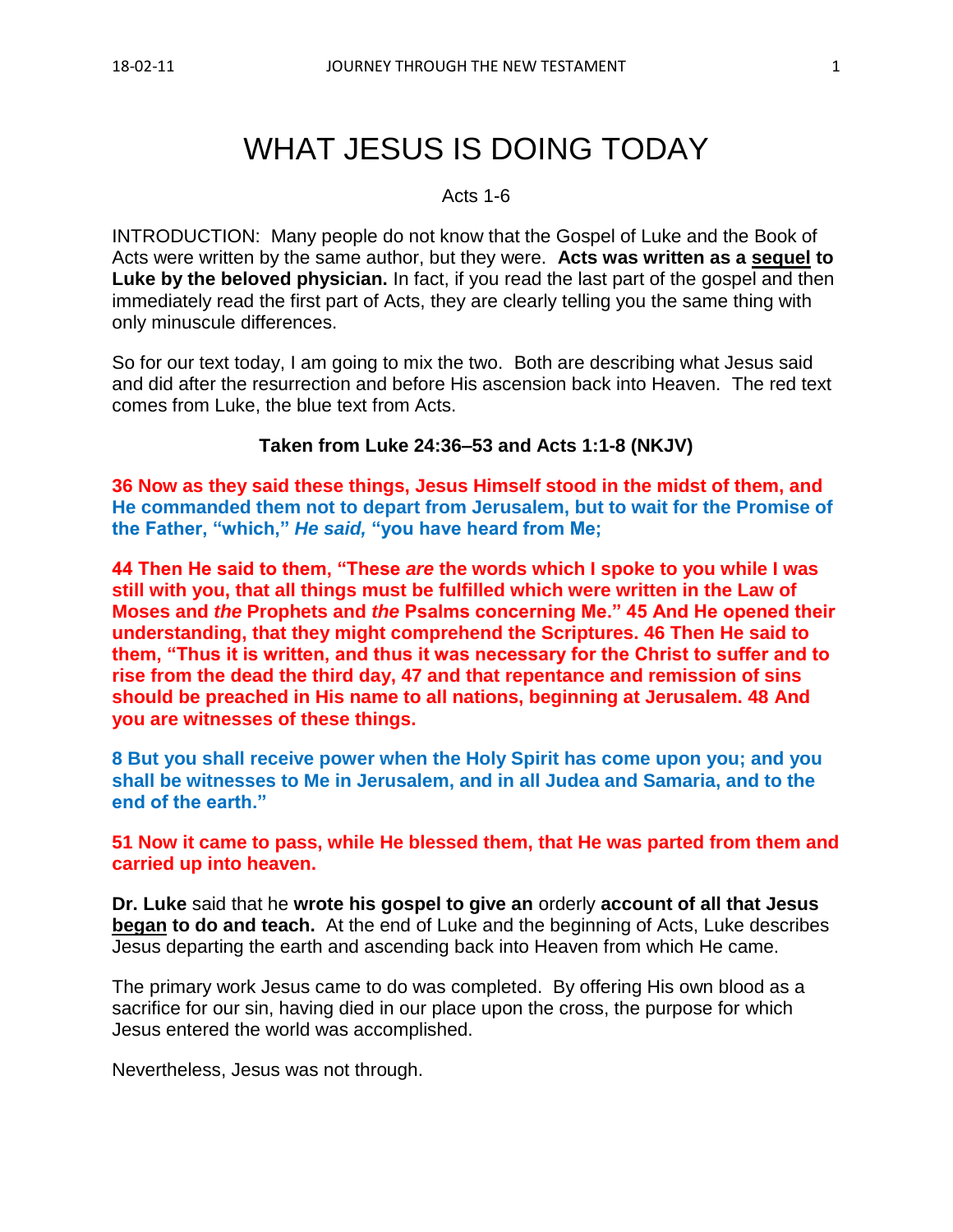- He had promised His followers that He would never leave them nor forsake them.
- He said to those who would obey His command, "I am with you always, even to the end of the age."

#### Consequently, **the Book of Acts can be described as the account of all that Jesus continued to do and teach.**

What is especially interesting and important for us is that Jesus does not stop working at the end of the Book of Luke. Jesus is working in the very last verse of the book, and friend, He continues today.

Jesus is working today. He is working in my life. I will tell you honestly that if I did not have confidence that Jesus is actively, graciously, powerfully, working in, around, and through my life, I would resign as your pastor. I would just quit.

Jesus said, "Apart from Me you can do nothing." And this preacher knows it is true.

• Several times a week I try to explain, teach, preach, the Holy Scriptures to different ones of you, but God says that His Word is spiritually discerned. So I realize that no matter how diligently I prepare, no matter how hard I try, if the Lord does not do His work when I proclaim the Scriptures, you don´t get anything from them.

But the Lord does do His work! Every time. He promises His Word never returns void but always accomplishes the purpose for which He sends it.

So while I do my best to prepare as my own offering to the Lord, I have a confidence that the end result will not merely be a product of what I can produce. Jesus is working, and He makes it work!

• If I did not know with a certainty in my spirit that the Lord has led us to tackle this Behemoth-size project we call Building 4 Generations to Come, I would not be doing it.

Leading the church in this is the most difficult thing I have done in all my years of ministry. It is not the most painful thing, but it is the most difficult thing. And, if I did not know that Jesus was working in us, through us, around us, sometimes in spite of us, to establish this church as an Acts 1:8 Church 4 Generations to Come, I would be in despair.

Folks, let me tell you what many of you do not know. Your staff is working their fingers to the bone to follow the Lord in what He has led this church to do. But while I believe God has given to me as a pastor the strongest complete staff with whom I have ever worked, each one, godly men and women, trained, competent in their fields and beyond, **the task of Building 4 Generations to Come is too big for us.**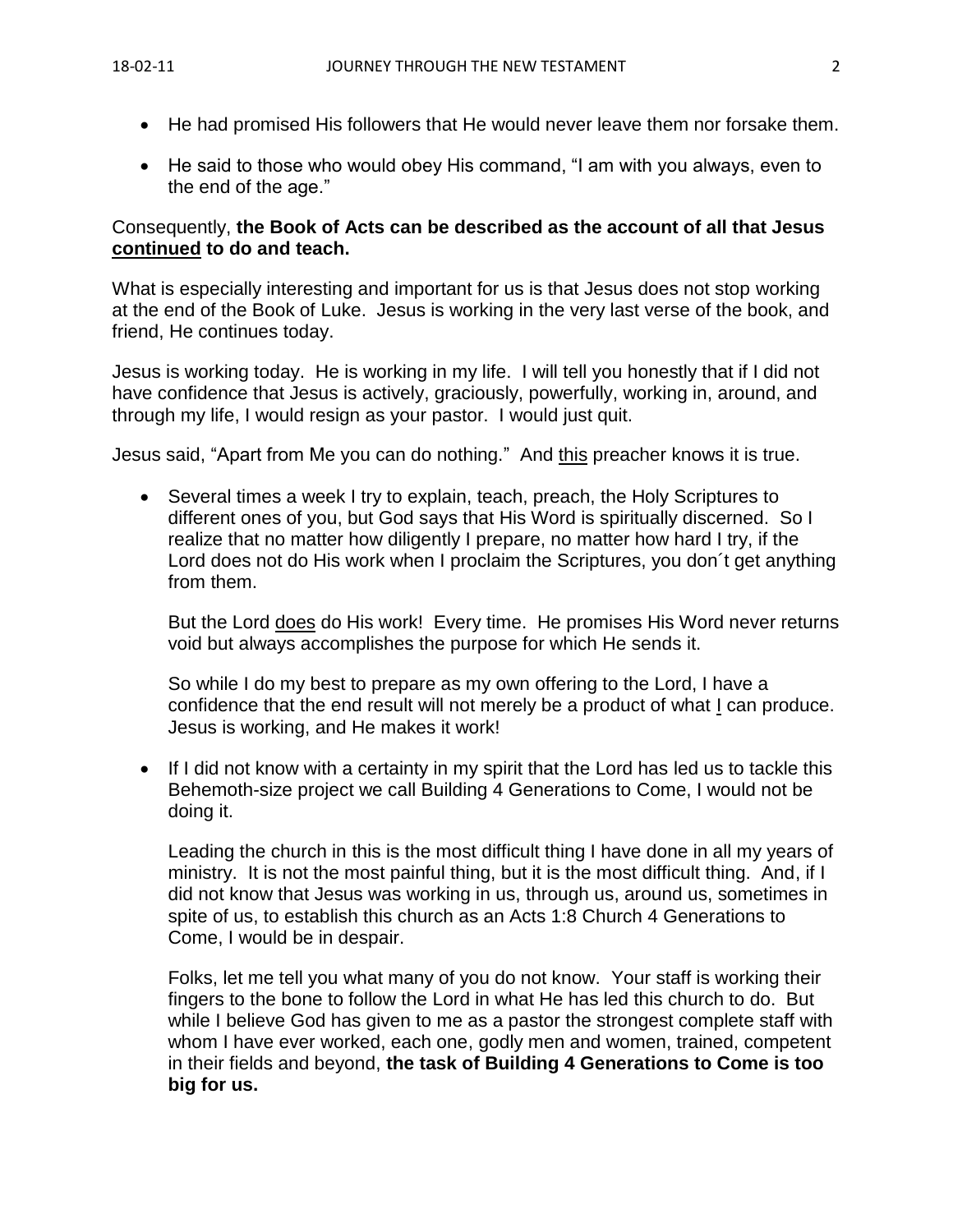#### **It is a God-sized task, and only He can do it!**

But He is doing it! Jesus is working. He is working in each of us, and He is doing things with us and through us we do not have the power to do alone. And none of us want to do it alone. We all know, apart from Jesus, we can do nothing. But as we abide in Him, and His Word abides in us, He will give us much fruit!

- Now my point in all of this is to emphasize that Jesus is working today. He is working among us. And what we will see over the next four weeks as we focus our attention on passages in the Book of Acts is what Jesus is doing today in the world, in the church, and in the lives of the people who trust and love Him.
- I hope you are at this moment prompted to ask, **"Is there something I can do to help with what the Lord is doing among us to Build a 4 Generation Acts 1:8 Church?"**
- **Yes, there is!** 
	- o And many, many are helping. Many have joined Jesus in this work.
	- o Listen, our choir, our orchestra, all our instrumentalists, our praise teams, Bro. Doug, everyone who is a part of our music ministry has accepted their new roles in trying to keep our worship pleasing to the Lord while at the same time making it worshipful to all generations of worshippers. They have done it with a sweet spirit, and a cooperative attitude: and we should be grateful for their efforts.

We have not arrived yet, but we did not expect to have arrived yet. But they are working, and Jesus is working!

- o What more can we do?
- o **We can be patient.** If we need more information because we don´t understand something, we can ask kindly. We can ask a person who might actually know the answer instead of asking someone we know does not know just to raise doubt or questions in their mind. We can be patient.
- o **We can pray more.** I have confessed to you. Every staff member will tell you the same. Just ask them. We need prayer! This is a spiritual undertaking. Our staff prayed more in seeking God´s direction to understand what He wanted us to do in Building 4 Generations to Come than we had ever prayed as a staff.

**Now that we are confident we have heard from God, and the church has unanimously agreed, we have not abandoned the prayer, we have intensified it.** Our ministerial staff meets every Tuesday morning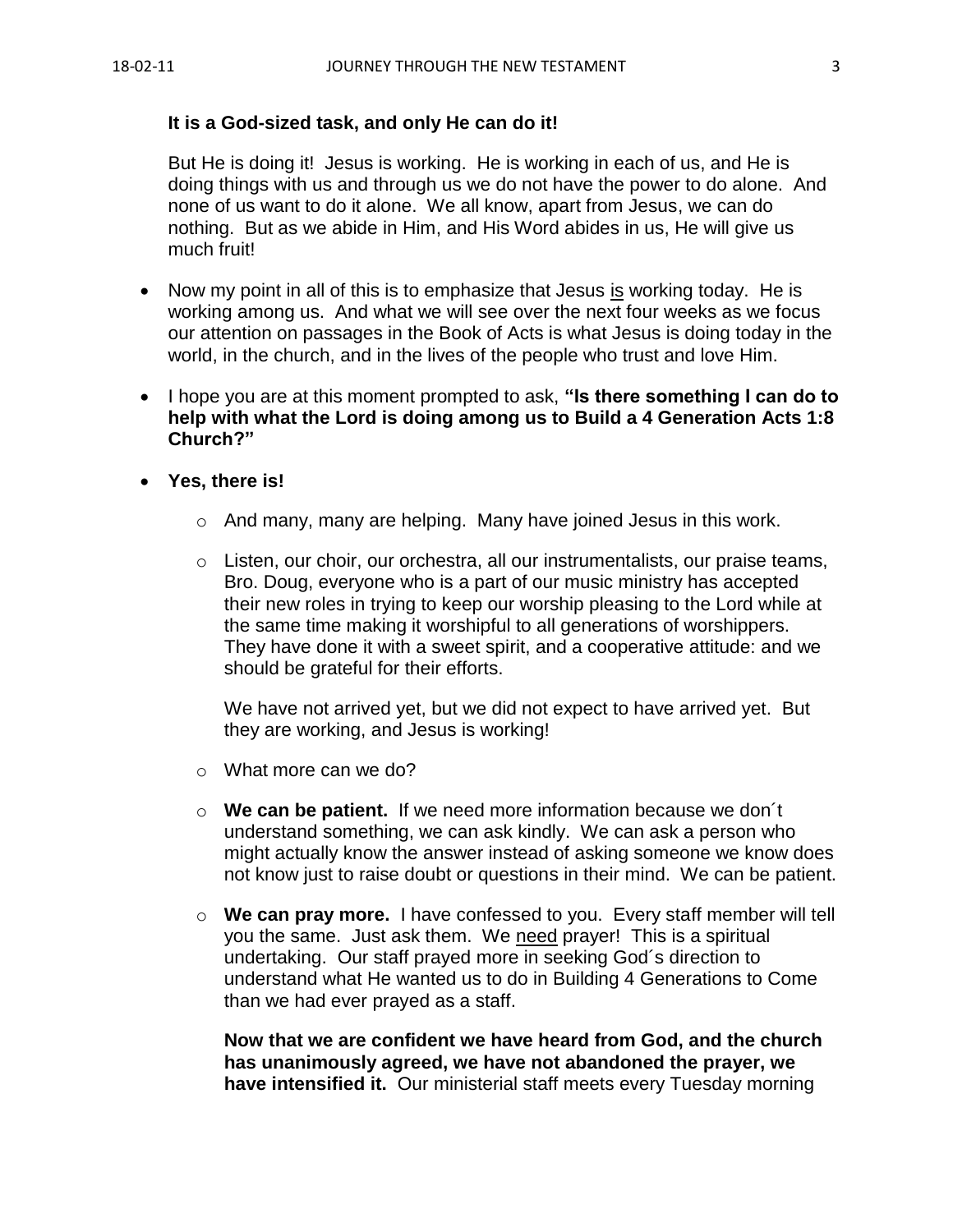for about an hour and a half to pray primarily about this work of Building 4 Generations to Come. So you can help us by also praying more!

o **We can give more.** Some of the time and energy of your staff has lately been drained by trying to figure how we can do more with less resources. Our church is committed to doing our ministry with the resources God sends through His people. We have no other income, and we do not operate in debt. If there are things we think would be good to do, maybe even things we have done in the past, but the money to fund that work or that activity has not been given, we cannot do it!

I told you in the fall when I challenged each of us to repair the financial walls of our church that Karen and I bought one of those stones to catch us up and we increased our regular giving. When the New Year came, we decided to continue the higher level of giving because we believe in what God is doing among us.

What can you do? Are you bringing your tithe to the storehouse as the Lord commands? Are you whom God has prospered, giving beyond the tithe, investing in eternal things rather than things that will one day pass away?

Folks, hear me. All of what I have shared with you is the practical application of the wonderful truth that is before us that

- **While Jesus has finished His work of salvation upon the cross,**
- **And while Jesus has ascended back to the right hand of the Father in Heaven,**
- **Nevertheless, Jesus continues to work**
	- **in us,**
	- **through us,**
	- **and around us,**
- **to consummate His work in the glorious Kingdom of God.**

#### So, **what does the text of the Book of Acts tell us that Jesus continues to do today to bring about the consummation of His Kingdom?**

• The first answer (and we will only see one today), is that **Jesus is making witnesses out of His followers.**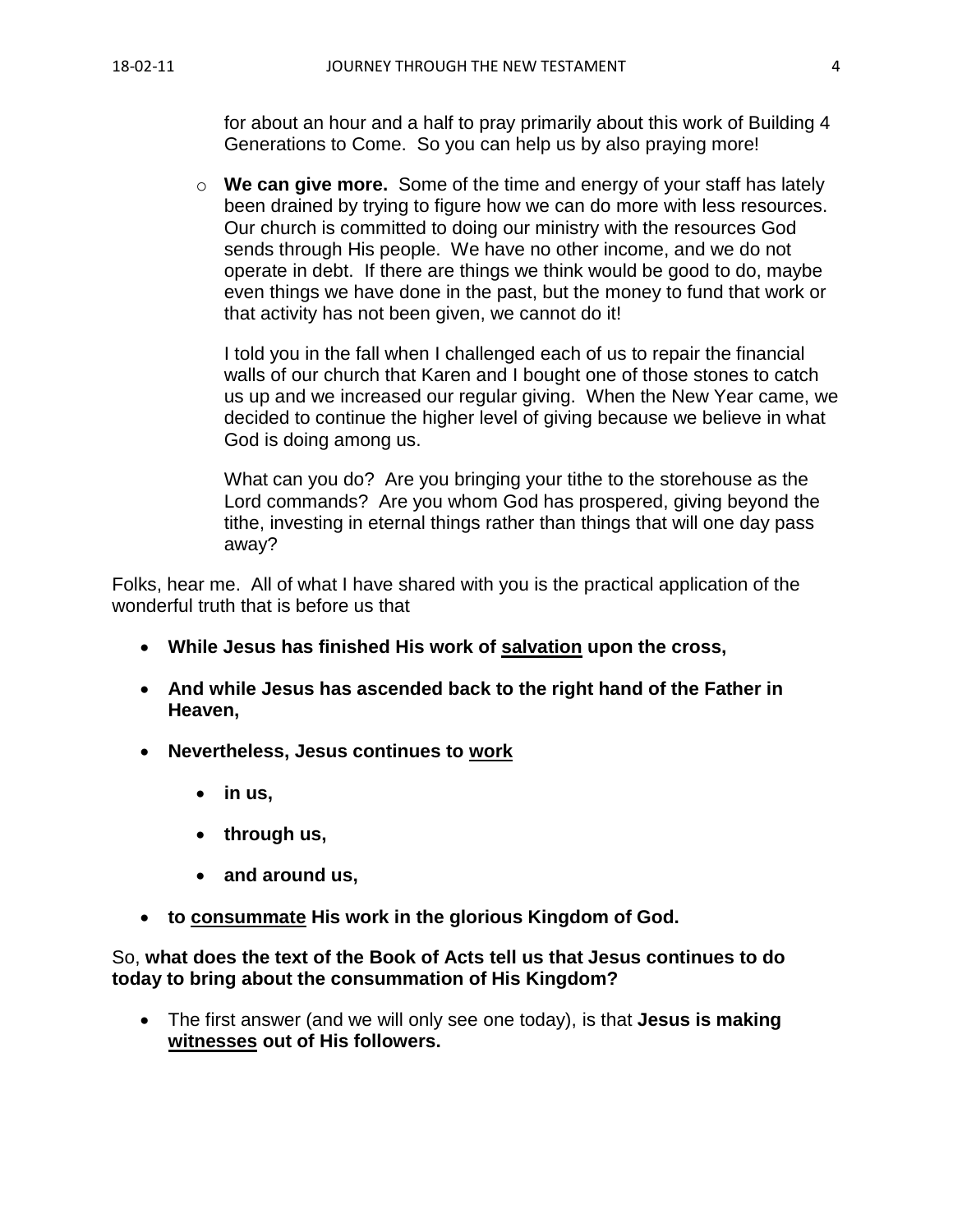Jesus said, in Acts 1:8 But you shall receive power when the Holy Spirit has come upon you; and **you shall be witnesses** to Me in Jerusalem, and in all Judea and Samaria, and to the end of the earth."

Since we describe ourselves as an Acts 1:8 Church, I know you have heard me quote this verse many times, and preach concerning it on many occasions. So some of you are getting ready to tune out, thinking, "I´ve heard this before."

Please, please don´t!

I want to draw your attention to an aspect of this verse different from the part, Jerusalem to end of the earth. We need to think seriously about this word "witness."

#### **What is a witness?**

• **A witness is a person who tells what they know to be true.**

#### **What do we know to be true about Jesus?**

• **Jesus is the Son of God. He is God who became flesh and dwelled among us.**

Now, Jesus did many wonderful things. He healed the sick, gave sight to the blind, made the lame walk, and raised the dead. But all of these things are really proofs of what we already said. Jesus is the Son of God who became a man and lived on the earth.

But Jesus did not come to the earth just to live. He came to die. So let us give a second major statement about what we know to be true about Jesus.

#### • **Jesus Christ died on the cross for our sins.**

Not for His own sins, for our sins. God said the wages of sin is death. Jesus said, "I will die in their place." Jesus Christ died on the cross for our sins. But He did not remain dead. And this is our next statement as a witness that we know is true.

#### • **Jesus rose from the dead.**

He is alive today. He is the King of the Universe. And this living King makes an incredible offer to every man, woman, boy, and girl on the face of the earth. And that is our next statement as a witness.

#### • **Jesus offers forgiveness of sin and eternal life to all who trust Him as Lord and Savior.**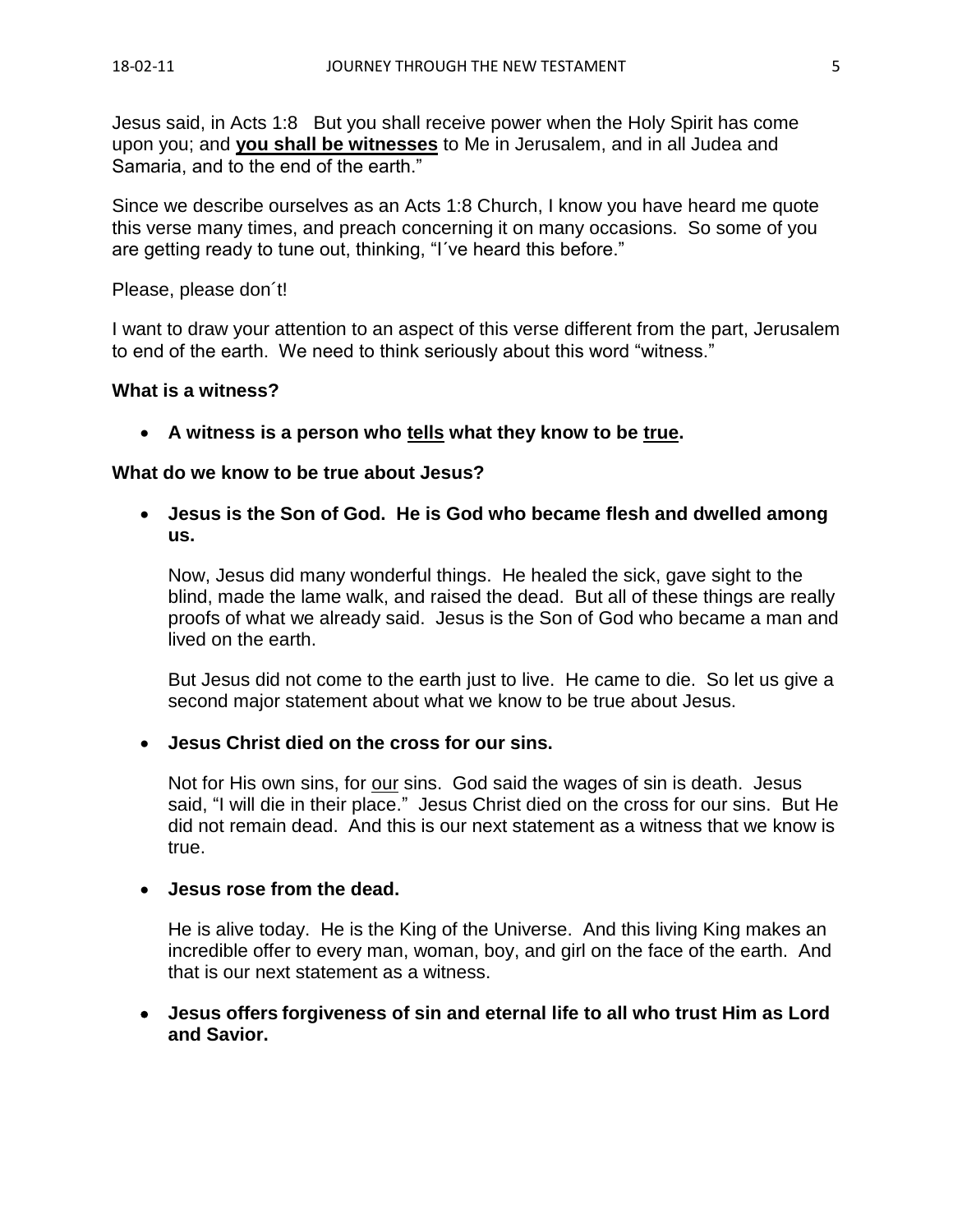Now, would you agree with me that these things are some of the most important statements that we witnesses could say about our Lord and Savior Jesus Christ? We can summarize that in just three sentences.

- **Jesus Christ, God´s Son, died on the cross for our sins.**
- **Jesus rose from the dead.**
- **Jesus offers forgiveness of sin and eternal life to all who trust Him as Lord and Savior.**

#### **The Bible gives a special name to those three statements. The Gospel**

When Jesus said, Acts 1:8 But you shall receive power when the Holy Spirit has come upon you; and **you shall be witnesses to Me** in Jerusalem, and in all Judea and Samaria, and to the end of the earth."

Are you interested in what Jesus is doing today?

Do you want to know how Jesus is working in 2018 to move this world toward the consummation of the Glorious Kingdom of God?

Do you want to know how Jesus wants to work in your life and mine, today, tomorrow, and every day until He calls us home or comes again?

This is it! Jesus is making witnesses. And for each of us who have been saved, who have put our trust, our faith in Jesus Christ as our Lord and Savior, these words of Jesus to these disciples right before He ascended into Heaven, are words He speaks to us through the Scripture we have read. This is for us.

Jesus says, "You shall be a witness to Me!"

Just tell people what you know to be true about Jesus.

- **You can talk about how He is helping you today navigate the difficult paths of your life.**
- **You can tell them about some particular things He has done for you in the past.**
	- o Maybe He healed you.
	- o Maybe He met a serious financial need.
	- o Maybe He comforted you and guided you through an especially painful time in your life.
- **But do not omit the most critical part for them. Do not omit the gospel.**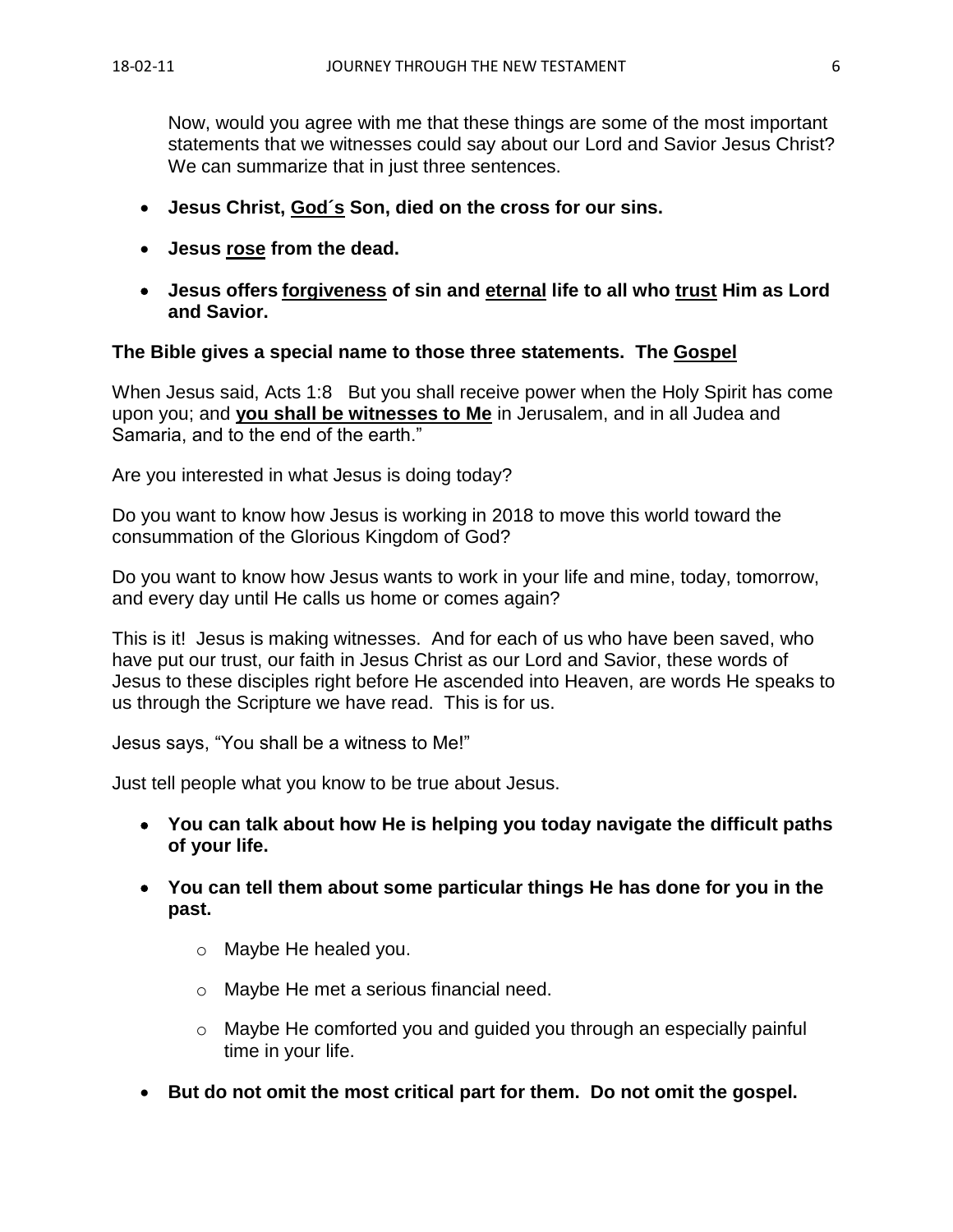- o **Jesus Christ, God´s Son, died on the cross for our sins.**
- o **Jesus rose from the dead.**
- o **Jesus offers forgiveness of sin and eternal life to all who trust Him as Lord and Savior.**

That is what Peter did.

Ten days after Jesus told His followers to be a witness to Him, filled with the Holy Spirit, Peter stood before the massive crowd assembled for the Jewish Feast of Pentecost and simply told them what he knew to be true about Jesus. He told them the gospel.

# **THE GOSPEL!**

- o **Jesus Christ, God´s Son, died on the cross for our sins.**
- o **Jesus rose from the dead.**
- o **Jesus offers forgiveness of sin and eternal life to all who trust Him as Lord and Savior.**

Three thousand people were saved.

After the lame man was healed, Peter and John did the same thing. They said what they knew was true. They did not heal the man. Jesus did. Then they told them the gospel.

Two thousand more people were saved.

You may be thinking, "Yeh, but that was then, this is now."

Folks, I´m telling you. Jesus is still working. The gospel is still the power of God unto salvation. When we will be faithful witnesses, sharing the gospel, people will be saved!

I have never been accused of being a neat freak, and honestly my office is a bit of a mess. Part of what is lying around are little colored books like these. I make a new one for each mission trip and it has all my schedules and info I need. I just carry my brain in a pocket where I can get to it.

When I lead a team to Brazil, the team members see me take out my little book often and I record the number of people who prayed to trust the Lord Jesus as we went house to house just being witnesses, just sharing the simple gospel.

Green book – team of 7 from SABC – Rafael Fernandes – 2.5 days – 148 prayed

Antonio Martins – 2 days – 231 put trust in Christ

379 people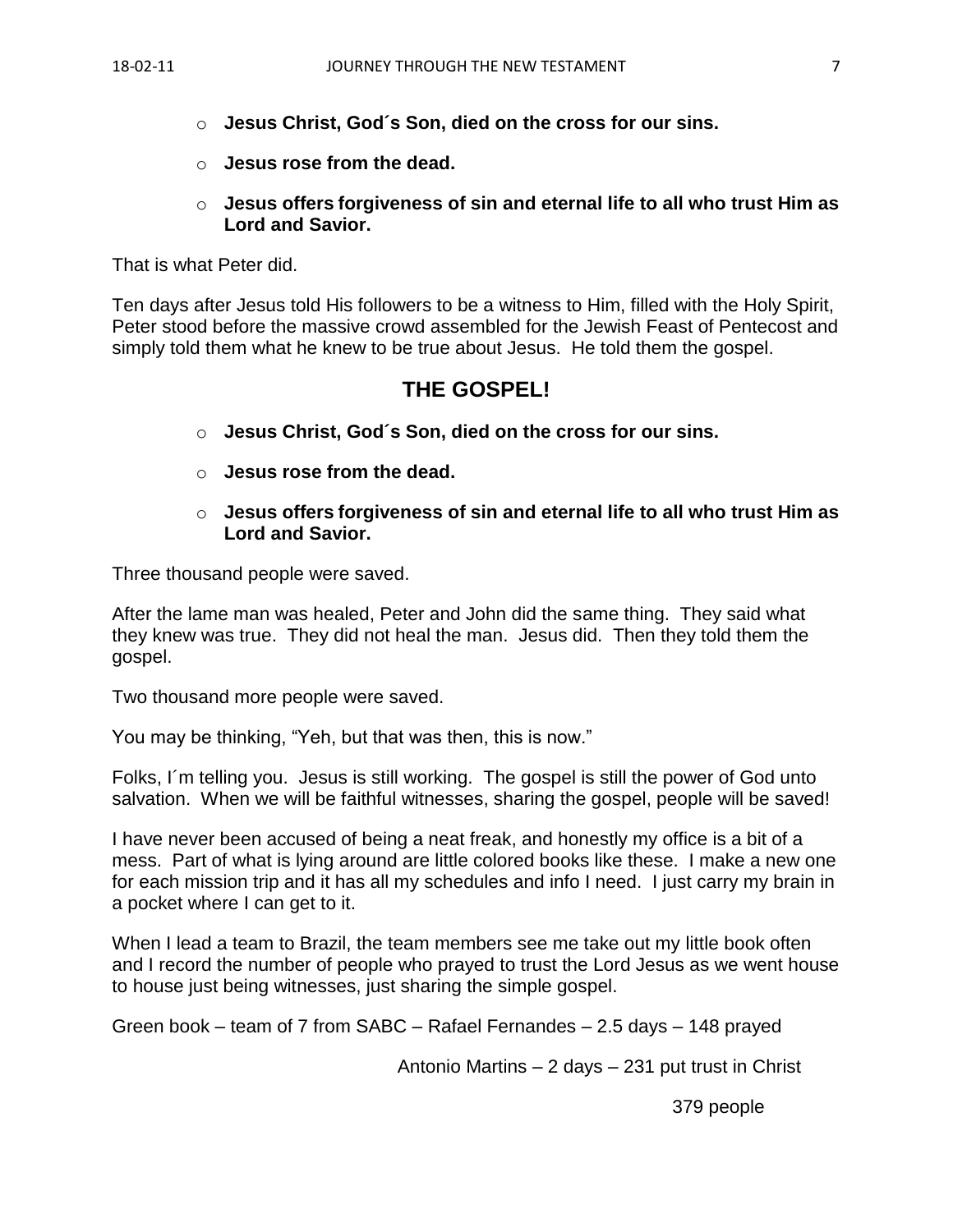Blue book – team of 10 – Tenente Ananias – 2 days – 214 prayed

Encanto - 2 days – 346 trusted the Lord Jesus

560 people

Just 16 days including travel to get there and back, just 17 people = 939 souls, precious, eternal souls. And folks, I didn´t try to pick up the books with the highest numbers. On some trips we have more, on some less, but it's always in the hundreds.

Jesus is still working. The gospel is still the power of God unto salvation. When we will be faithful witnesses, sharing the gospel, people will be saved!

When we take teams to West Africa and go to the villages composed of grass huts, we go as witnesses. We tell what we know. We often tell more of the Bible because they know nothing about the one true God, but we always culminate with the gospel.

In a single village we will often have 100 to 150 people pray to receive Christ and start a church in that village that very day. A team of three or four can go to from two to four villages a day.

We have had teams share the gospel for less than a week and see more than 1,000 people come to Christ.

Because Jesus is still working. The gospel is still the power of God unto salvation. When we will be faithful witnesses, sharing the gospel, people will be saved!

I don´t have to be a mind reader to know what some of you are thinking. "Yeh, but not here in the United States."

Jesus is working right here in the U.S. He is working right here in Panama City.

Last year our Medical Clinic, while they ministered to the physical needs of people, also shared the gospel and saw 8 come to Christ.

A Sheltering Tree saved 2 babies from abortion and led 12 women to faith in the Lord Jesus.

Our Benevolence Center last year had 253 people pray to trust Christ as their Lord and Savior! But to see that, they shared the gospel more than 15,000 times!

## **Jesus is still working.**

## **The gospel is still the power of God unto salvation.**

## **When we will be faithful witnesses, sharing the gospel, people will be saved!**

CONCLUSION: Dear lost friend, would you like to have your sins forgiven and receive the gift of eternal life? You can today.